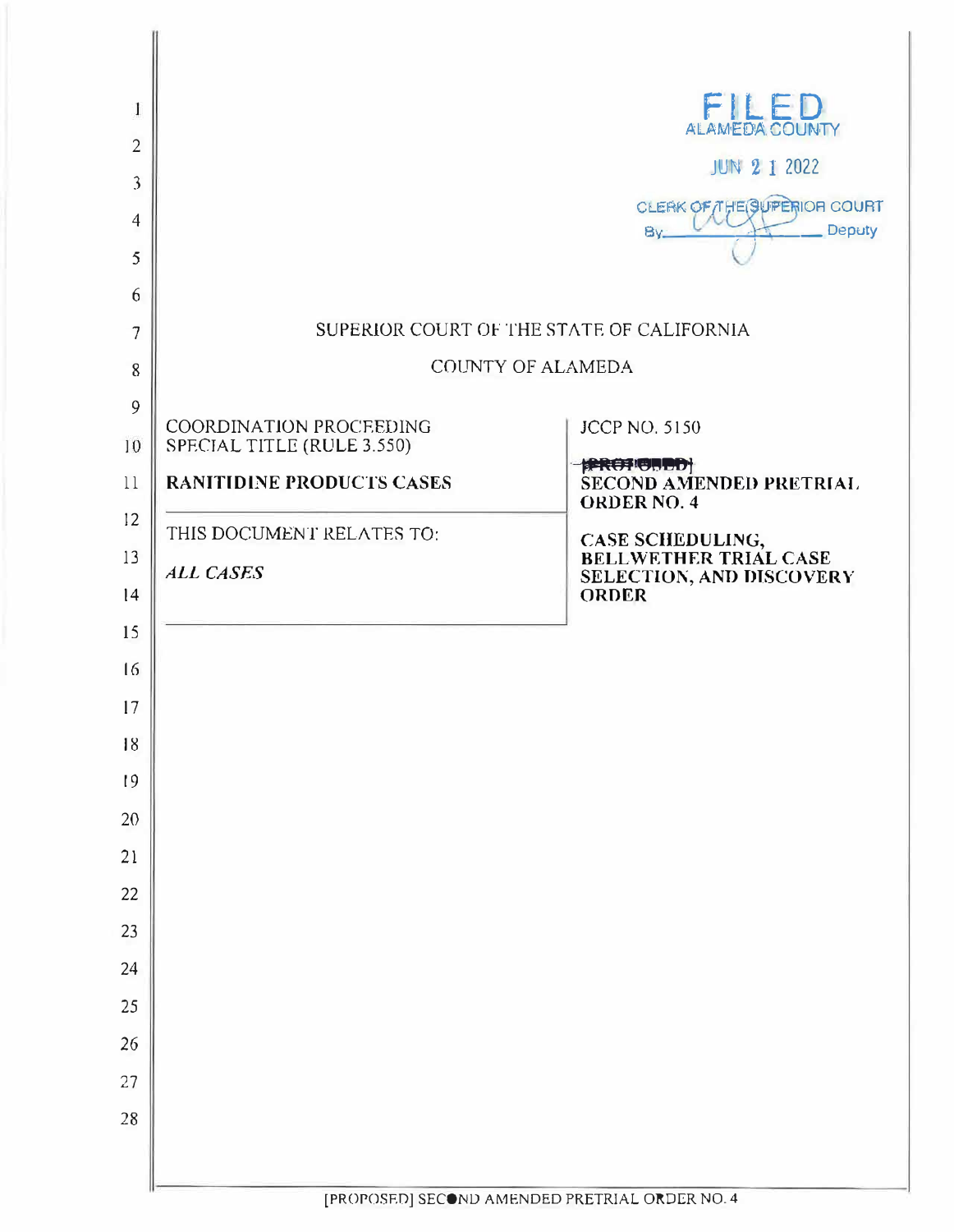1  $\overline{2}$ 3 4 5 THIS ORDER shall govern all cases being litigated as part of Judicial Council Coordinated Proceeding No. 5150, *Ranitidine Products Cases* ("JCCP 5150"), whether by an original filing, coordination, or transfer to this Court. Pursuant to Rules 3.540 and 3.541 ofthe California Rules of Court ("CRC"), having considered the written submissions of the parties and good cause appearing,

## 6 **IT IS HEREBY ORDERED:**

22

23

24

25

26

27

28

7 8 I. All provisions of Pretrial Order No. 4 ("PTO 4") and Amended Pretrial Order No. 4 not amended by this Order remain in full force and effect.

9 10 11 12 13 14 15 16 17 2. Pursuant to this Court's authority under California Code of Civil Procedure ("CCP") § 404.7, CRC 3.400, CRC, 3.504, CRC 3.540, and CRC 3.541, and to promote the ends of justice and the efficient utilization of court and party resources in this coordinated proceeding, this Court further amends Pretrial Order No. 4 to modify the pretrial and trial schedule for the first four bellwether trial settings and adopt certain discovery provisions. This Order is intended to further the goals of a fair and representative bellwether trial case selection process and an orderly and efficient schedule in this coordinated proceeding. It is not designed to create advantages for any party. All parties reserve the right to address any activities inconsistent with these stated goals with the Court at any time.

18 19 20 21 3. **Amended Schedule for First Four Bellwether Trials.** The first four bellwether trial settings shall proceed pursuant to the following amended schedule, which shall supersede the schedule and deadlines set forth in Paragraphs 8, 10, and 11-15 of PTO 4 and Paragraph <sup>3</sup> of Amended PTO 4.

-2-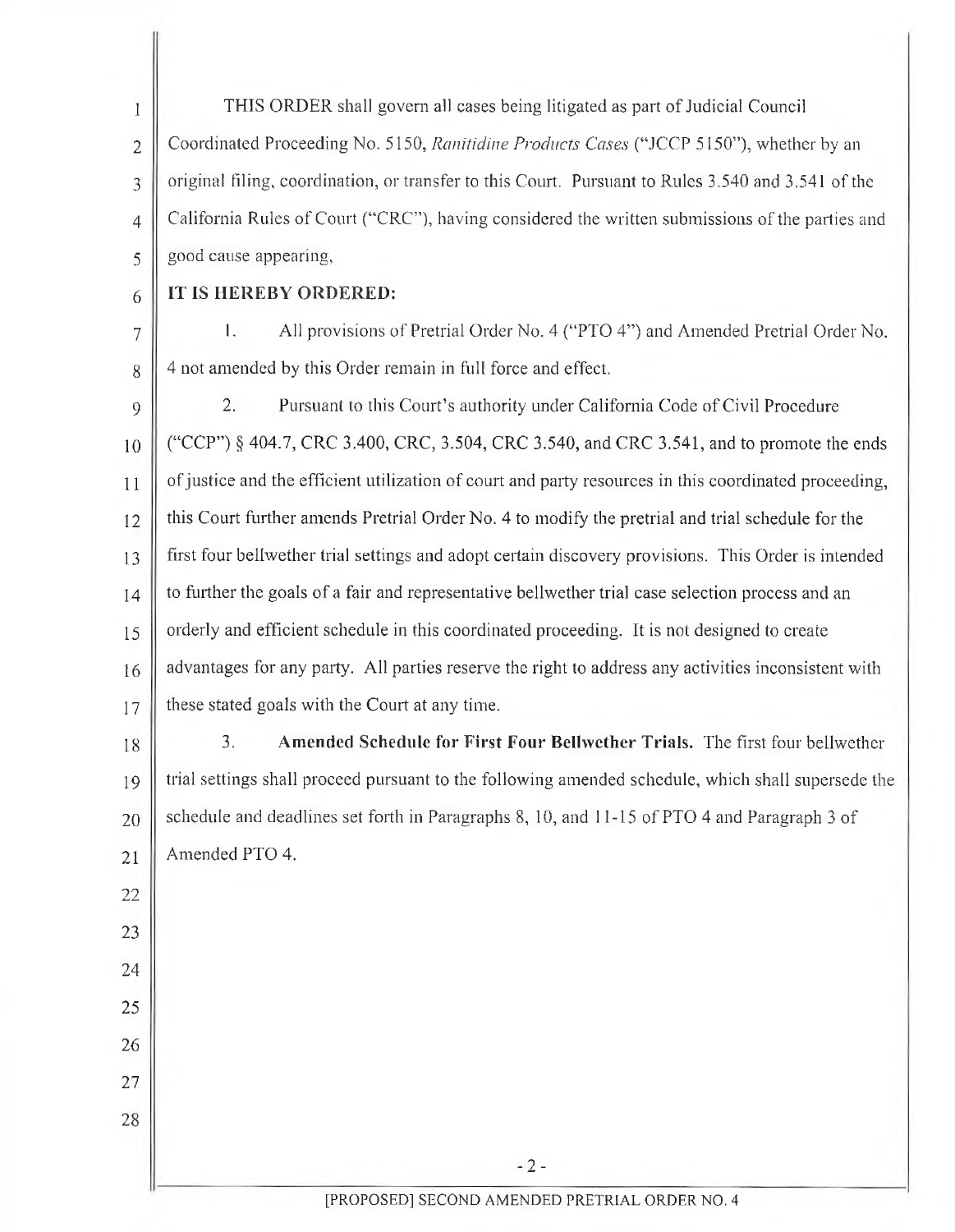| <b>ACTION/DEADLINE</b>                                                                                          | <b>DATE</b>        |  |  |
|-----------------------------------------------------------------------------------------------------------------|--------------------|--|--|
| Deadline for depositions of medical causation-related healthcare                                                | June 20, 2022      |  |  |
| providers in four bellwether trial cases selected pursuant to PTO 4                                             |                    |  |  |
| ("bellwether trial cases") (PTO 4, para. $8$ ) <sup>1</sup>                                                     |                    |  |  |
| Plaintiffs' expert disclosures due in four bellwether trial cases, with at                                      | July 15, 2022      |  |  |
| least two proposed deposition dates for each expert (PTO 4, para. 10a)                                          |                    |  |  |
| Defendants' expert disclosures due in four bellwether trial cases, with at                                      | August 26, 2022    |  |  |
| least two proposed deposition dates for each expert (PTO 4, para. 10a)                                          |                    |  |  |
| Deadline for Plaintiffs' rebuttal expert disclosures, which shall be                                            | September 12, 2022 |  |  |
| strictly limited to opinions that contradict or rebut opinions on the same                                      |                    |  |  |
| matter offered by a Defendant's expert, along with at least two proposed                                        |                    |  |  |
| deposition dates for any rebuttal expert (PTO 4, para. 10a)                                                     |                    |  |  |
| Plaintiffs' experts' depositions completed (Plaintiffs' experts to be                                           | October 7, 2022    |  |  |
| deposed first) (PTO 4, para. 10a)                                                                               |                    |  |  |
| Defendants' experts' depositions completed (PTO 4, para. 10a)                                                   | November 15, 2022  |  |  |
| Sargon motions to exclude expert testimony and dispositive motions                                              | November 18, 2022  |  |  |
| due in four bellwether trial cases (PTO 4, para. 11)                                                            |                    |  |  |
| Parties to jointly submit a proposed schedule for motions in limine, jury                                       | December 12, 2022  |  |  |
| instructions, jury questionnaires, exhibit lists, witness lists, deposition                                     |                    |  |  |
| designations and objections, trial briefs, etc. for first bellwether trial                                      |                    |  |  |
| (Local Rule 3.35) (Amended PTO 4, para. 3a)                                                                     |                    |  |  |
| Oppositions to Sargon and dispositive motions due (PTO 4, para. 11)                                             | December 16, 2022  |  |  |
| Deadline for fact discovery in first bellwether trial case (PTO 4, para. 8)                                     | December 30, 2022  |  |  |
|                                                                                                                 |                    |  |  |
| Replies in support of Sargon and dispositive motions due                                                        | January 5, 2023    |  |  |
| (PTO 4, para. 11)                                                                                               |                    |  |  |
| Court hearing on Sargon and dispositive motions (PTO 4, para 11)                                                | January 25, 2023   |  |  |
| Final pretrial conference for first bellwether trial                                                            | February 3, 2023   |  |  |
| (Amended PTO 4, para. 3a)                                                                                       |                    |  |  |
| First bellwether trial begins (Amended PTO 4, para. 3a)                                                         | February 13, 2023  |  |  |
| Parties to jointly submit a proposed schedule for motions in limine, jury                                       | March 20, 2023     |  |  |
| instructions, jury questionnaires, exhibit lists, witness lists, deposition                                     |                    |  |  |
| designations and objections, trial briefs, etc. for second bellwether trial                                     |                    |  |  |
| (Local Rule 3.35) (Amended PTO 4, para. 3b)                                                                     |                    |  |  |
| Final pretrial conference for second bellwether trial                                                           | April 28, 2023     |  |  |
| (Amended PTO 4, para. 3b)                                                                                       |                    |  |  |
|                                                                                                                 |                    |  |  |
| <sup>1</sup> The parties agree that this deadline does not affect a party's right to take the deposition before |                    |  |  |
| trial of any trial witness, including a healthcare provider, identified by a party if not yet deposed.          |                    |  |  |
| This deadline also does not affect a party's right to depose a newly identified healthcare provider             |                    |  |  |
|                                                                                                                 |                    |  |  |
| $-3-$                                                                                                           |                    |  |  |
|                                                                                                                 |                    |  |  |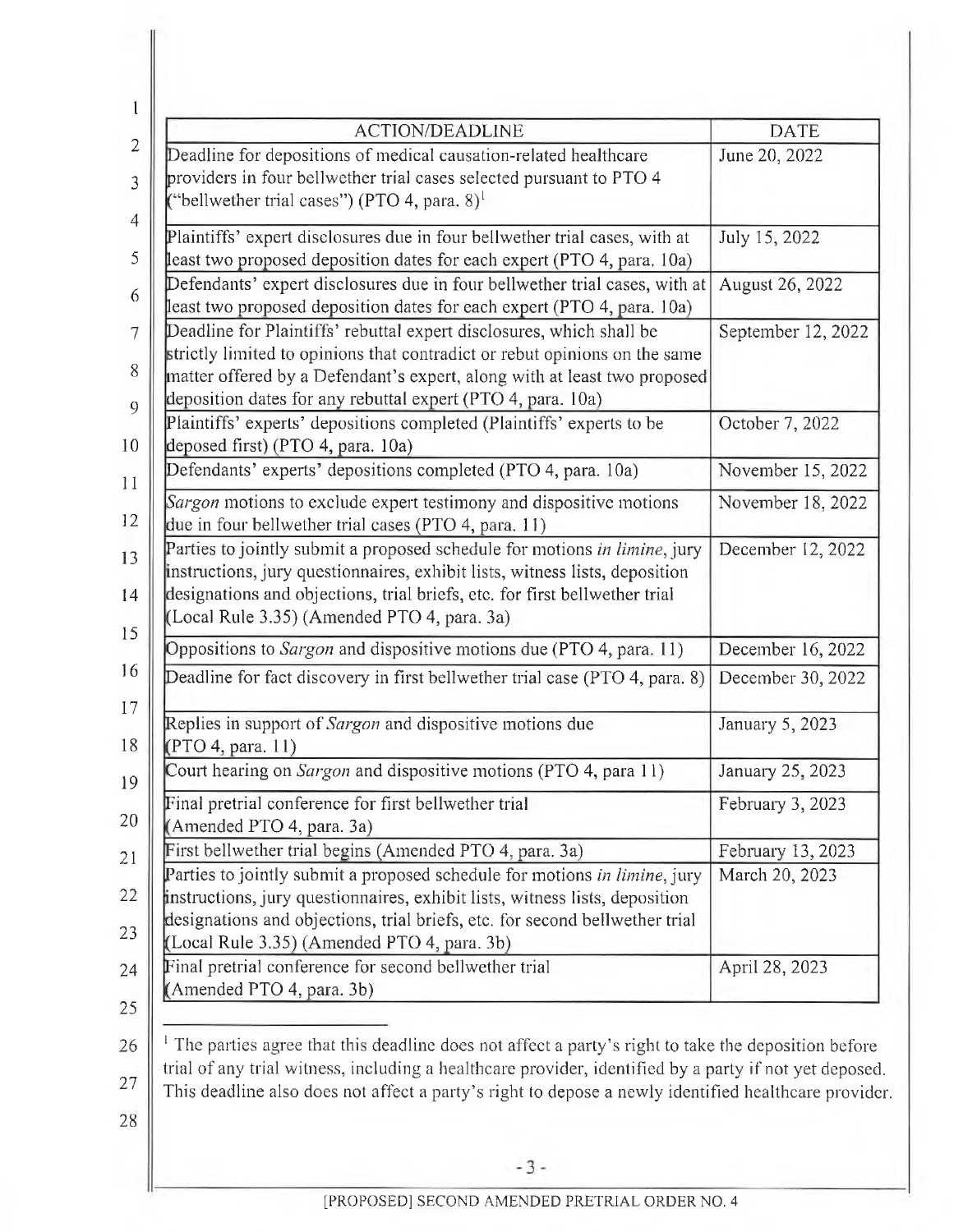| Second bellwether trial begins (Amended PTO 4, para.3b)                                                                                                                                                                                                                                |                                  | May 1, 2023      |
|----------------------------------------------------------------------------------------------------------------------------------------------------------------------------------------------------------------------------------------------------------------------------------------|----------------------------------|------------------|
| Parties to jointly submit a proposed schedule for motions in limine, jury<br>instructions, jury questionnaires, exhibit lists, witness lists, deposition<br>designations and objections, trial briefs, etc. for third bellwether trial<br>(Local Rule 3.35) (Amended PTO 4, para. 3c)  |                                  | May 22, 2023     |
| Final pretrial conference for third bellwether trial                                                                                                                                                                                                                                   | August 4, 2023                   |                  |
| (Amended PTO 4, para. 3c)<br>Third bellwether trial begins (Amended PTO 4, para. 3c)                                                                                                                                                                                                   |                                  | August 7, 2023   |
| Parties to jointly submit a proposed schedule for motions in limine, jury<br>instructions, jury questionnaires, exhibit lists, witness lists, deposition<br>designations and objections, trial briefs, etc. for fourth bellwether trial<br>(Local Rule 3.35) (Amended PTO 4, para. 3d) | September 11, 2023               |                  |
| Final pretrial conference for fourth bellwether trial                                                                                                                                                                                                                                  |                                  | October 20, 2023 |
| (Amended PTO 4, para. 3d)                                                                                                                                                                                                                                                              |                                  |                  |
| Fourth bellwether trial begins (Amended PTO 4, para. 3d)                                                                                                                                                                                                                               |                                  | October 23, 2023 |
| IT IS SO ORDERED.                                                                                                                                                                                                                                                                      |                                  |                  |
| Dated: fine 21, 70226                                                                                                                                                                                                                                                                  |                                  |                  |
|                                                                                                                                                                                                                                                                                        |                                  |                  |
|                                                                                                                                                                                                                                                                                        | Honorable Judge Evelio M. Grillo |                  |
|                                                                                                                                                                                                                                                                                        |                                  |                  |
|                                                                                                                                                                                                                                                                                        |                                  |                  |
|                                                                                                                                                                                                                                                                                        |                                  |                  |
|                                                                                                                                                                                                                                                                                        |                                  |                  |
|                                                                                                                                                                                                                                                                                        |                                  |                  |
|                                                                                                                                                                                                                                                                                        |                                  |                  |
|                                                                                                                                                                                                                                                                                        |                                  |                  |
|                                                                                                                                                                                                                                                                                        |                                  |                  |
|                                                                                                                                                                                                                                                                                        |                                  |                  |
|                                                                                                                                                                                                                                                                                        |                                  |                  |
|                                                                                                                                                                                                                                                                                        |                                  |                  |
|                                                                                                                                                                                                                                                                                        |                                  |                  |
|                                                                                                                                                                                                                                                                                        |                                  |                  |
|                                                                                                                                                                                                                                                                                        |                                  |                  |
|                                                                                                                                                                                                                                                                                        |                                  |                  |
|                                                                                                                                                                                                                                                                                        |                                  |                  |

 $\parallel$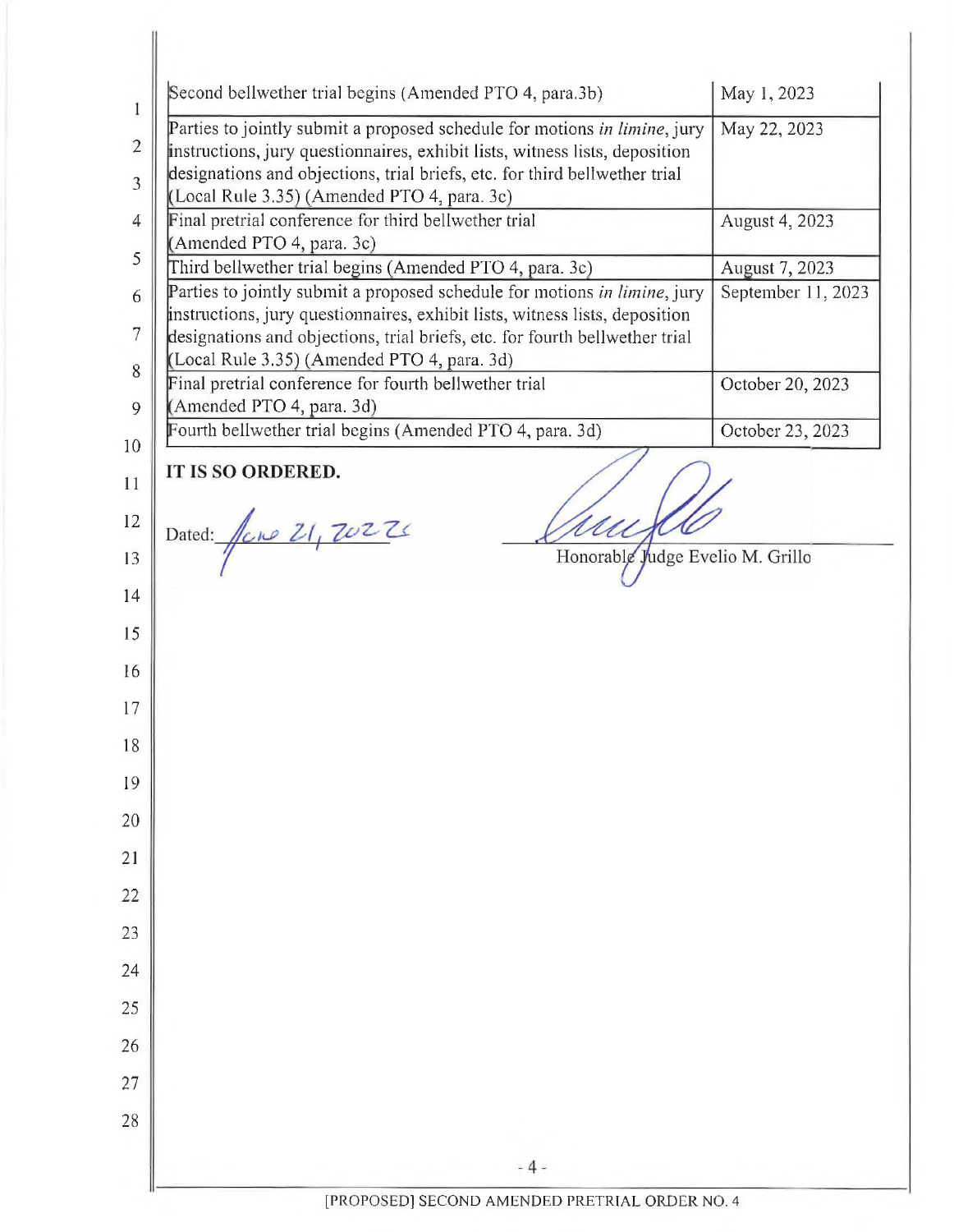Superior Court of California, County of Alameda Department 21, Administration Building

Case Number: JCCP005150 Case Name: Ranitidine Product Cases

## RE: SECOND AMENDED PRETRIAL ORDER NO.4 - CASE SCHEDULING, BELLWHETHER TRIAL CASE SELECTION, AND DISCOVERY ORDER

## **DECLARATION OF ELECTRONIC SERVICE**

<sup>1</sup> certify that <sup>I</sup> am not a party to these cases and that a true and correct copy ofthe foregoing document was served electronically pursuant to Pre-Trial Order No. 8, entered in these coordinated proceedings on September 23, 2021 via the CASE ANYWHERE system. Execution of this certificate occurred at 1221 Oak Street, Oakland, California.

Executed on June 22, 2022

Executive Officer/Clerk of the Superior Court

By *Christopher Wright* Deputy Clerk